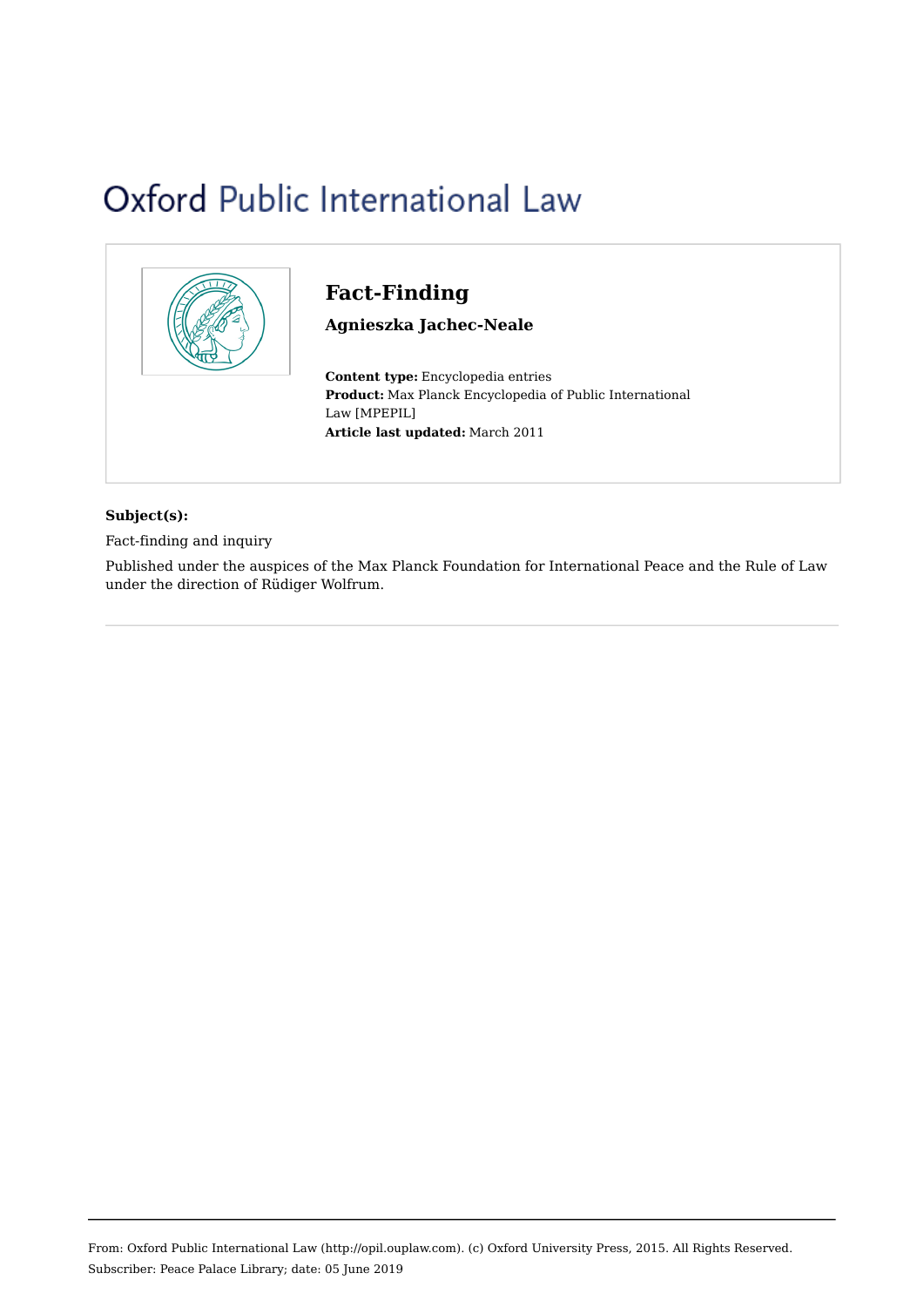# **A. Introduction**

**1** 'Fact-finding' or 'inquiry' is a recognized form of international dispute settlement through the process of elucidating facts, given that it is the varied perceptions of these facts that often give rise to the dispute in the first place. The fact-finding process is frequently employed in addition to other diplomatic dispute resolution means such as *→ negotiation*, *→ mediation*, *→ good offices*, and *→ conciliation* as well as in *→ arbitration* and *→ international civil litigation* (*→ Peaceful Settlement of International Disputes*). Factfinding is a process distinct from other forms of dispute settlement in the sense that it is aimed primarily at clarifying the disputed facts through impartial investigation, which would then facilitate the parties' objective of identifying the final solution to the dispute.

**2**  The fact-finding process may involve an impartial and neutral body carrying out the inquiry—either a body appointed ad hoc or a standing panel available at every stage of a dispute—or a joint body consisting of the representatives of the disputing parties which conducts the fact-finding activities. Additionally, the same body charged with the establishment of the facts may be required by the parties to evaluate the facts, including a legal assessment of responsibility and relevant recommendations for the future resolution of the dispute. An example of such a model quasi-judicial and quasi-mediatory body is the International Commission of Inquiry in response to the *→ Dogger Bank Incident (1904)* where the mandate enshrined both investigative and judicial functions.

# **B. Historical Development**

**3**  The Dogger Bank International Commission of Inquiry was set up in accordance with Arts 9 to 14 1899 International Convention for the Pacific Settlement of International Disputes ('1899 Hague Convention I') in order to elucidate 'by means of an impartial and conscientious investigation the questions of facts connected with the incident' (International Commission of Inquiry between Great Britain and Russia Arising out of the North Sea Incident [(1908) 2 AJIL 929–30]). The 1899 Hague Convention I, together with the subsequent 1907 Convention for the Pacific Settlement of International Disputes ('1907 Hague Convention I')—adopted during the second of the *→ Hague Peace Conferences (1899 and 1907)*—were the first *→ treaties* to formally regulate issues relating to the peaceful settlement of international disputes. This procedure displayed many similarities to arbitration procedures, providing, however, fewer juridical consequences and maintaining its independence from other methods of dispute settlement.

**4**  Both 1899 and 1907 Hague Conventions I required in their respective Art. 9 that the International Commission of Inquiry should be instituted in cases involving differences of opinion on the facts and 'involving neither honor nor vital interests' of the parties in order to facilitate a solution to these cases. Furthermore, Art. 14 1899 Hague Convention I, as repeated in Art. 35 1907 Hague Convention I, strengthened this understanding of the essential purpose of commissions of inquiry by stipulating that the commissions' final reports were not to be regarded as arbitral awards. In contrast to the earlier 1899 Hague Convention I, the 1907 Hague Convention I was equipped with a much more elaborate and detailed set of procedural regulations (see Arts 11–36 1907 Hague Convention I) establishing two main stages of the proceedings: oral and written (optional), fully conducted by the elected president of the commission. Agents of the parties could participate in the oral part of the proceedings without, however, taking an active role in examining the experts and witnesses, as the president of the commission was the only one designated to carry out the interviews. However, during the written phase of the proceedings, the parties, through their agents, were allowed to submit their statements to the commission and to the adversary party. For an example of the procedure of the 1907 Hague Convention I in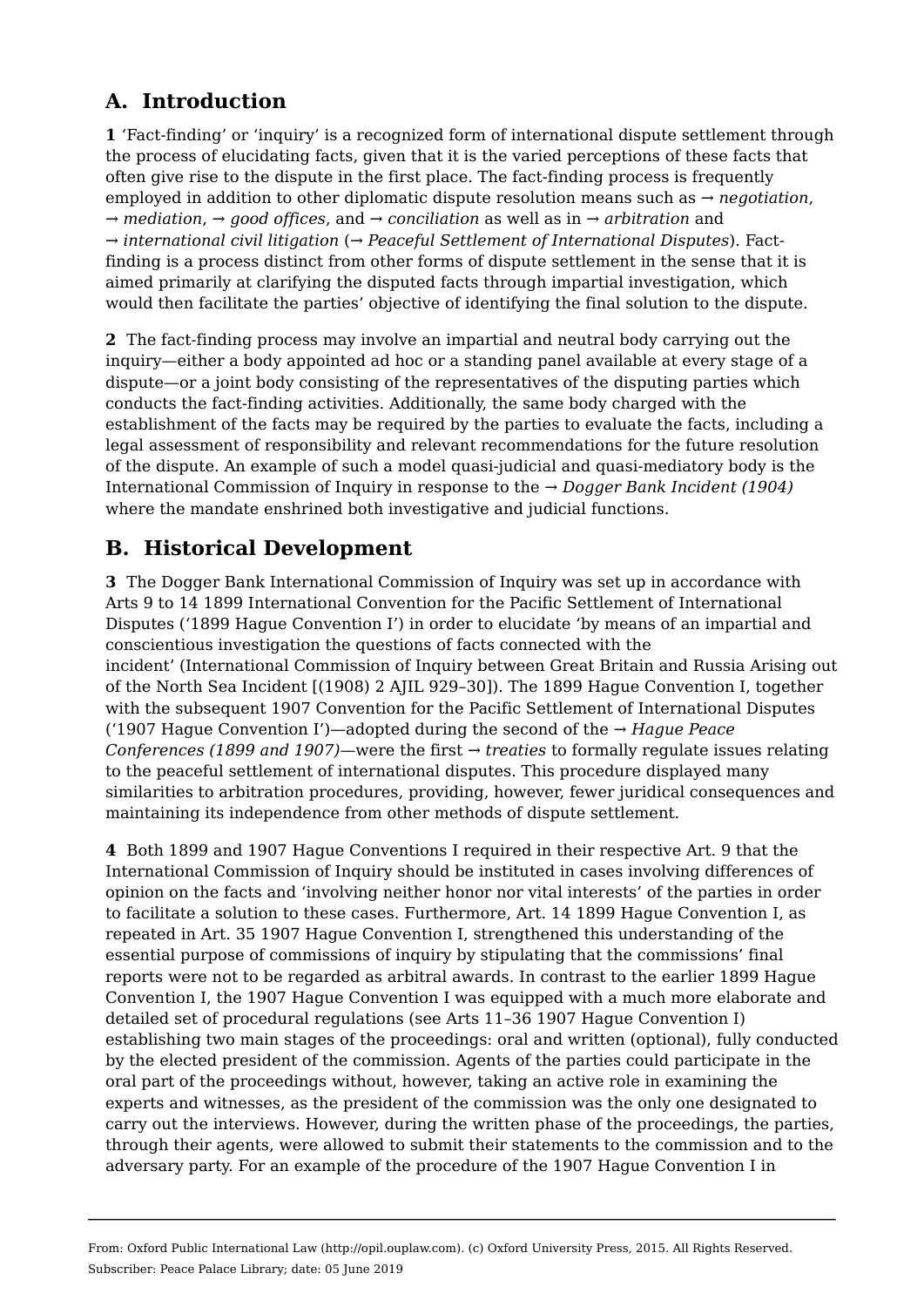practice, see *The 'Tavignano', 'Camouna' and 'Gaulois' Incident (France/Italy) (1912)* settled out of court between France and Italy ([1916] Scott Hague Court Rep 438).

**5**  In recent years, parties could also resort to the Optional Rules for Fact-Finding Commissions of Inquiry ('PCA Optional Rules'), which provide a self-contained procedural framework for commissions of inquiry. These rules, considered as an alternative option rather than a supplement to earlier regulations, were prepared as a part of the set of optional rules of the *→ Permanent Court of Arbitration (PCA)* and in relation to the nonmandatory procedural provisions of the 1907 Hague Convention I. While the latter gave a significant procedural role to the commission, the PCA Optional Rules allowed for more proactive participation of the agents of the parties during all the stages of the proceedings, including the oral stage.

**6**  The further resort to the fact-finding method of dispute settlement was also reflected in a number of multilateral treaties largely inspired by the 1907 Hague Convention I with one innovation: a permanently established body for inquiry instead of an ad hoc one. Such a solution was first introduced in the *→ Bryan Treaties (1913–14)* and inspired a number of other agreements. The Treaty to Avoid or Prevent Conflicts between the American States of 1923, also known as the Gondra Treaty, negotiated at the Fifth International Conference of American States, was solely dedicated to the establishment of a permanent Commission of Inquiry to resolve 'all controversies … which it has been impossible to settle through diplomatic channels, or to submit to arbitration in accordance with existing treaties' (Art. I Gondra Treaty). Similar provisions were enshrined in a tripartite agreement among the ABC Powers: Argentina, Brazil, and Chile, in 1915.

**7**  The Final Protocol of the Locarno Conference of 16 October 1925 (54 LNTS 297), containing seven mutually interdependent agreements aiming to secure the post-World War I territorial settlement, initiated this process. The *→ Locarno Treaties (1925)* introduced a number of bilateral arbitration procedures between Germany and, respectively, Belgium (Annex B), France (Annex C), Poland (Annex D), and Czechoslovakia (Annex E) involving a possible settlement procedure before the Permanent Conciliation Commission ('PCC'). Article 8 Arbitration Convention between Germany and Belgium, reproduced in the other mentioned mutual agreements, indicated that the PCC's task was to elucidate upon the questions in dispute by gathering all the necessary information to that purpose by means of inquiry. The Locarno Treaties enshrined a further reference to the procedure laid down by the 1907 Hague Convention I as well as Art. 16 Covenant of the *→ League of Nations* under which any member of the League of Nations could sever any trade or financial relations with any other member which resorted to war in disregard of the provisions of Arts 12, 15, and 19 League Covenant. Article 12 League Covenant obligated members of the League of Nations to adhere to arbitration, judicial settlement, or inquiry in situations likely to result in armed conflict (*→ Armed Conflict, International*; *→ Peace, Proposals for the Preservation of*). Article 15 League Covenant further elaborated on the inquiry method.

**8**  Interestingly, this rise in multilateral treaty-based provisions for inquiry did not actually generate a corresponding increase in the practical use of the established fact-finding bodies. The Bryan Treaties were, for instance, used only once. The Bryan-Suarez Mujica Treaty (1914) was invoked in the *Decision with regards to the Dispute concerning Responsibility for the Deaths of Letelier and Moffitt* between the United States of America and Chile, as discussed below.

# **C. Fact-Finding under the UN Charter**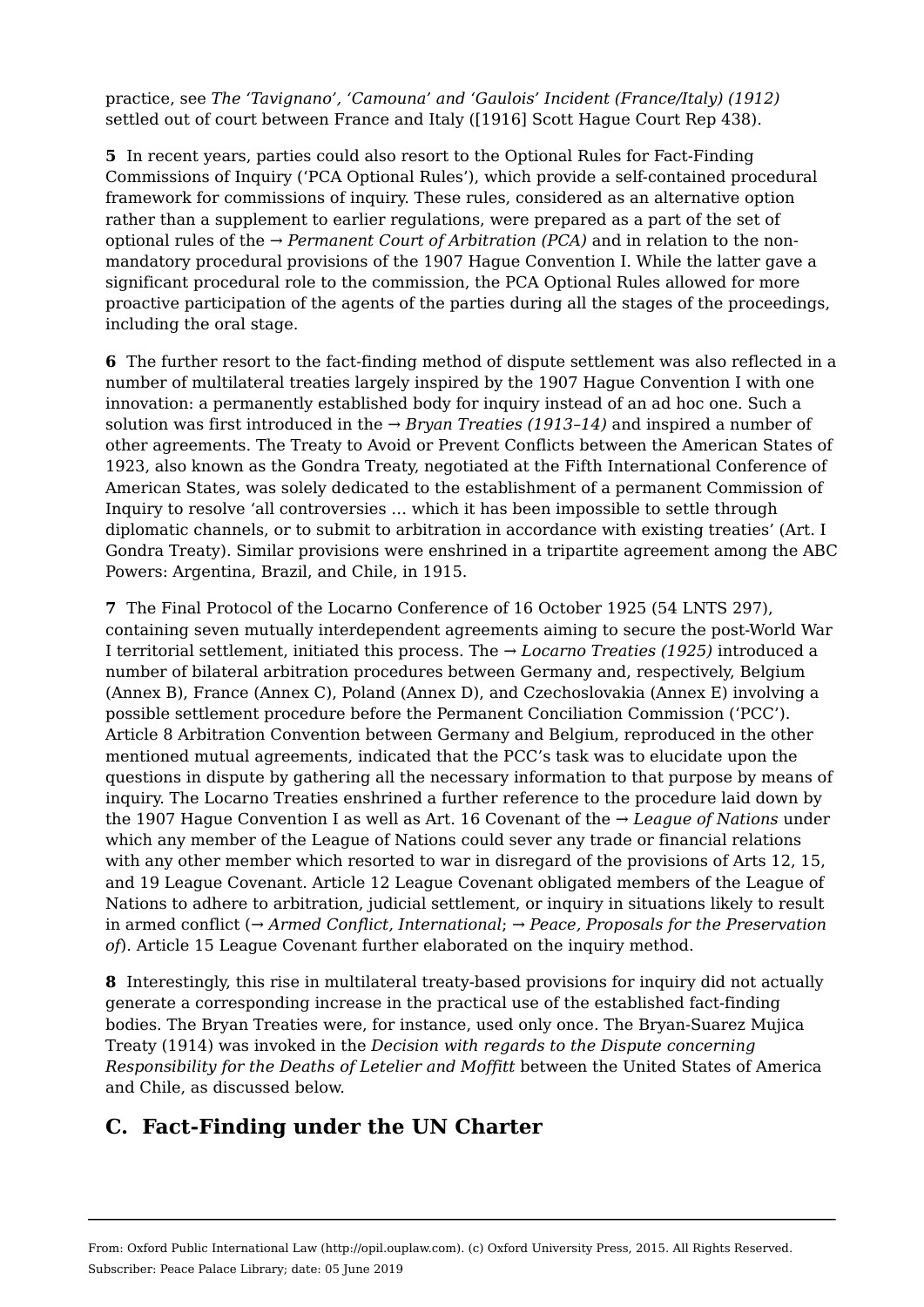#### **1. Article 33 UN Charter**

**9**  Article 33 UN Charter encouraged Member States to seek the resolution of any dispute likely to endanger international peace and security by peaceful means of negotiation, inquiry, mediation, conciliation, arbitration, judicial settlement, or other elected means. In 1963, recalling Art. 33 UN Charter, the UN General Assembly commissioned the UN Secretary-General to look into the role of inquiry as a means for the peaceful settlement of disputes or their prevention in bilateral or multilateral conventions and in the framework of international organizations.

**10**  The UN General Assembly reiterated the importance of the use of fact-finding as a contribution to the peaceful settlement of disputes and the prevention of such disputes and, to that end, adopted a resolution requesting the UN Secretary-General to conduct a study regarding the progressive development of the fact-finding methods used in international relations (UNGA Res 1967 [XVIII] [16 December 1963]). The first study, entitled Report of the Secretary-General on the Question of Methods of Fact-Finding, completed on 1 May 1964, contained an outline of the past and existing treaties containing fact-finding provisions, including the *→ Taft Arbitration Treaties (1911)*, as well as an extensive overview of the practice of States and some international organizations such as the League of Nations and the United Nations using inquiry for settling disputes and adjusting the situations. This study inspired the UN General Assembly to request the UN Secretary-General to produce a supplementary document focusing on the main trends and characteristics of international inquiry (UNGA Res 2104 [XX] [20 December 1965]), which was presented on 22 April 1966, 'Report of the Secretary General on Methods of Fact-Finding'). Following the studies, the UN General Assembly adopted Resolution 2329 (XXII) of 18 December 1967, one of the most important features of which was to indicate that factfinding should be combined with an attempt to settle a dispute and not merely be an elucidation of the facts of the case.

**11**  In a similar vein, the 1982 Manila Declaration on the Peaceful Settlement of International Disputes ('Manila Declaration'; UNGA Res 37/10 [15 November 1982] GAOR 37th Session Supp 51, 261) adopted by the UN General Assembly reiterated an invitation to the Member States to seek the effective settlement of their international disputes not only through the means of inquiry in general, but also through the particular use of the capacity of the UN Security Council in that respect (UNGA Res 37/10 [15 November 1982] Annex paras I (5), II (4) (d)).

#### **2. Article 34 UN Charter**

**12**  On the other hand, Art. 34 UN Charter furnished the UN Security Council with a power to 'investigate any dispute, or any situation, which may lead to international friction or give rise to a dispute' in order to determine whether continuance of the dispute or situation may pose a risk to the maintenance of international peace and security. Here, the Security Council itself was empowered with the ability to institute an inquiry in any situation amounting to a dispute or potentially leading to one in the circumstances described above. Article 35 UN Charter further allowed for the relevant matter to be brought to the attention of both the Security Council and the General Assembly, the latter being able to make any recommendations with respect to the situation under consideration only upon a request from the Security Council (Art. 12 UN Charter).

**13**  Paragraph 12 Declaration on the Prevention and Removal of Disputes and Situations Which May Threaten International Peace and Security and on the Role of the United Nations in this Field ('1988 Declaration'; UNGA Res 43/51 [5 December 1988] GAOR 43rd Session Supp 49 vol 1, 276) addressed these special prerogatives and advised the Security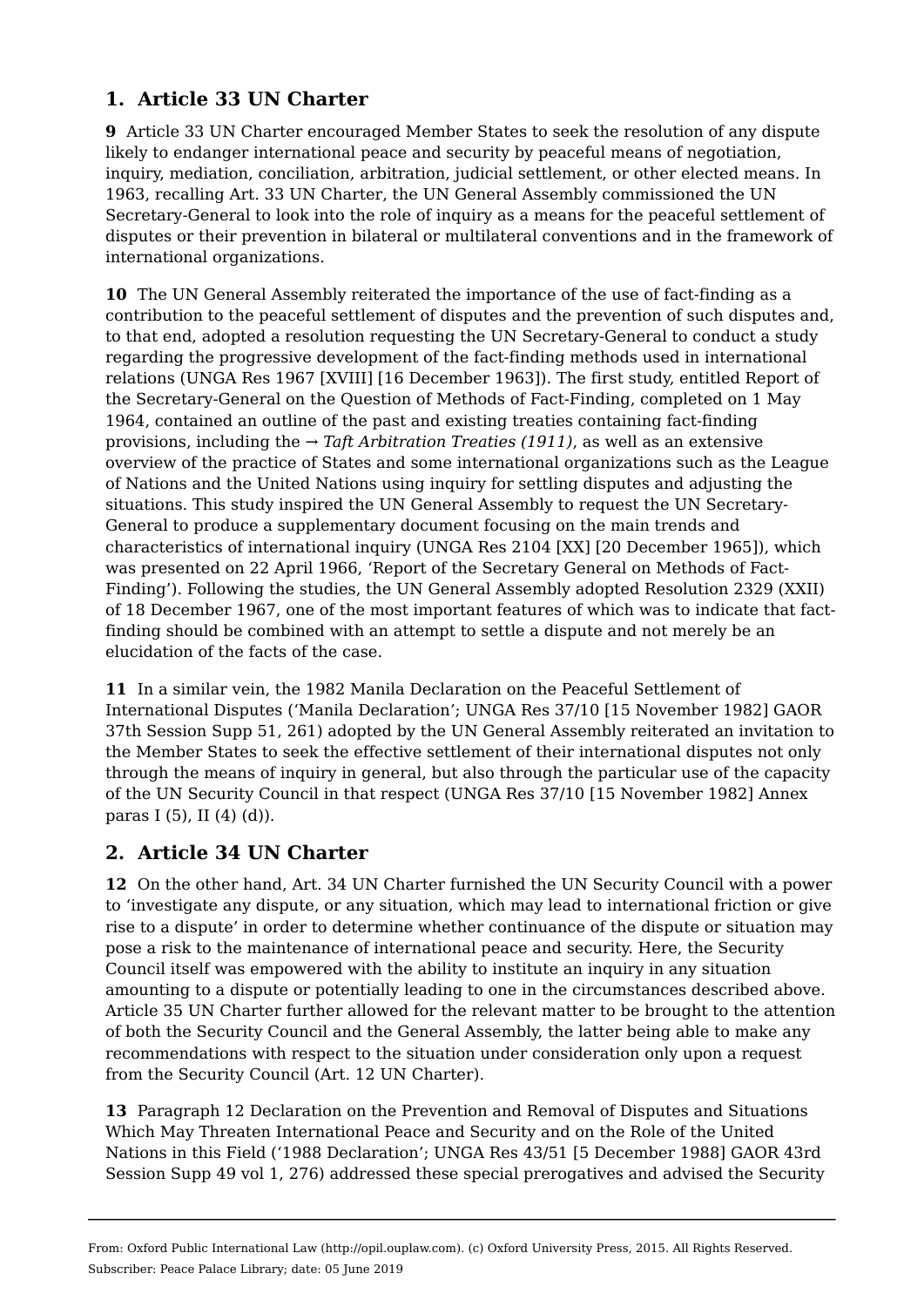Council to institute fact-finding or good offices missions, among others, to effectively prevent an escalation of the conflicts and disputes.

**14**  The provisions of the 1988 Declaration were elaborated in the Declaration on Fact-Finding by the United Nations in the Field of the Maintenance of International Peace and Security ('1991 Declaration'; UNGA Res 46/59 [9 December 1991] GAOR 46th Session Supp 49, 290), a non-binding document which provided a more detailed and comprehensive restatement of the current legal practices in this field (*→ Soft Law*). The 1991 Declaration once again stressed the practical relevance of the inquiry process as a means of preventive diplomacy and the increased need to resort to fact-finding in that respect, which was further highlighted by the UN Secretary-General in his *→ Agenda for Peace* of 1992.

## **D. Fact-Finding as a Tool of the Security Council, the General Assembly, and Human Rights Bodies**

**15**  The UN Security Council, the UN General Assembly, and the UN Secretary-General have frequently used the inquiry procedure to mandate numerous committees, commissions, missions, or panels to investigate alleged violations of *→ human rights*, circumstances of deaths or assassinations of individuals, or country-focused inquiries, including frontier incidents. An early record of these uses is listed in the UN Secretary-General studies on fact-finding methods as described above (see also Bar-Yaacov 6–8, 89– 197). The *→ International Court of Justice (ICJ)* recognized the value of such fact-finding activities on behalf of the UN Secretary-General by using them as evidence (*→ International Courts and Tribunals, Evidence*) in its more recent *→ Israeli Wall Advisory Opinion (Legal Consequences of the Construction of a Wall in the Occupied Palestinian Territory)*. Furthermore, extensive oral testimonies and documentary evidence were produced in the course of the fact-finding part of the hearings in the *→ Application of the Convention on the Prevention and Punishment of the Crime of Genocide Case (Bosnia and Herzegovina v Serbia and Montenegro)* ([2007] ICJ Rep 43, 91).

**16**  It was not until 22 March 1979 that the UN Security Council set up the first commission of inquiry. Based on Resolution 446 (1979), the commission was asked to investigate the situation in *→ Jerusalem* in order to determine whether the Israeli settlement policies were in accordance with international law (see also *→ Israel, Occupied Territories*). Resolution 496 (1981) requested a commission of inquiry consisting of three UN Security Council members to look into the origins and the background of mercenary aggression in Seychelles in 1981. This was followed by Resolution 780 (1992) and Resolution 935 (1994) creating commissions of experts to investigate situations in the former Yugoslavia (see also *→ Yugoslavia, Dissolution of*) and *→ Rwanda*, respectively. The Security Council established a commission of inquiry into the *→ Burundi* genocide in 1995 (UNSC Res 1012 [1995]); into events in the Jenin Palestinian refugee camp in 2002 (UNSC Res 1405 [2002]); and into violations of international law in Darfur province in *→ Sudan* two years later (UNSC Res 1564 [2004]). Similarly, the UN Security Council also requested *→ peacekeeping forces* to conduct fact-finding investigations in situations of atrocities, eg the situation in *→ Liberia* (UNSC Res 866 [1993]) and the situation in *→ Sierra Leone* (UNSC Res 1181 [1998]). In the early 1980s, the UN General Assembly called upon the UN Secretary-General to employ fact-finding missions as a tool to examine the US allegations of chemical warfare in Afghanistan and Southeast Asia (UNGA Res 35/144C [1980]; followed by UNGA Res 37/98D [1982]). The UN Secretary-General used fact-finding investigations periodically throughout the 1980s and mid-1990s to assess allegations, for instance stemming from the conflicts between Iran and Iraq (eg UNSC Res 598 [1987]) and former Yugoslavia.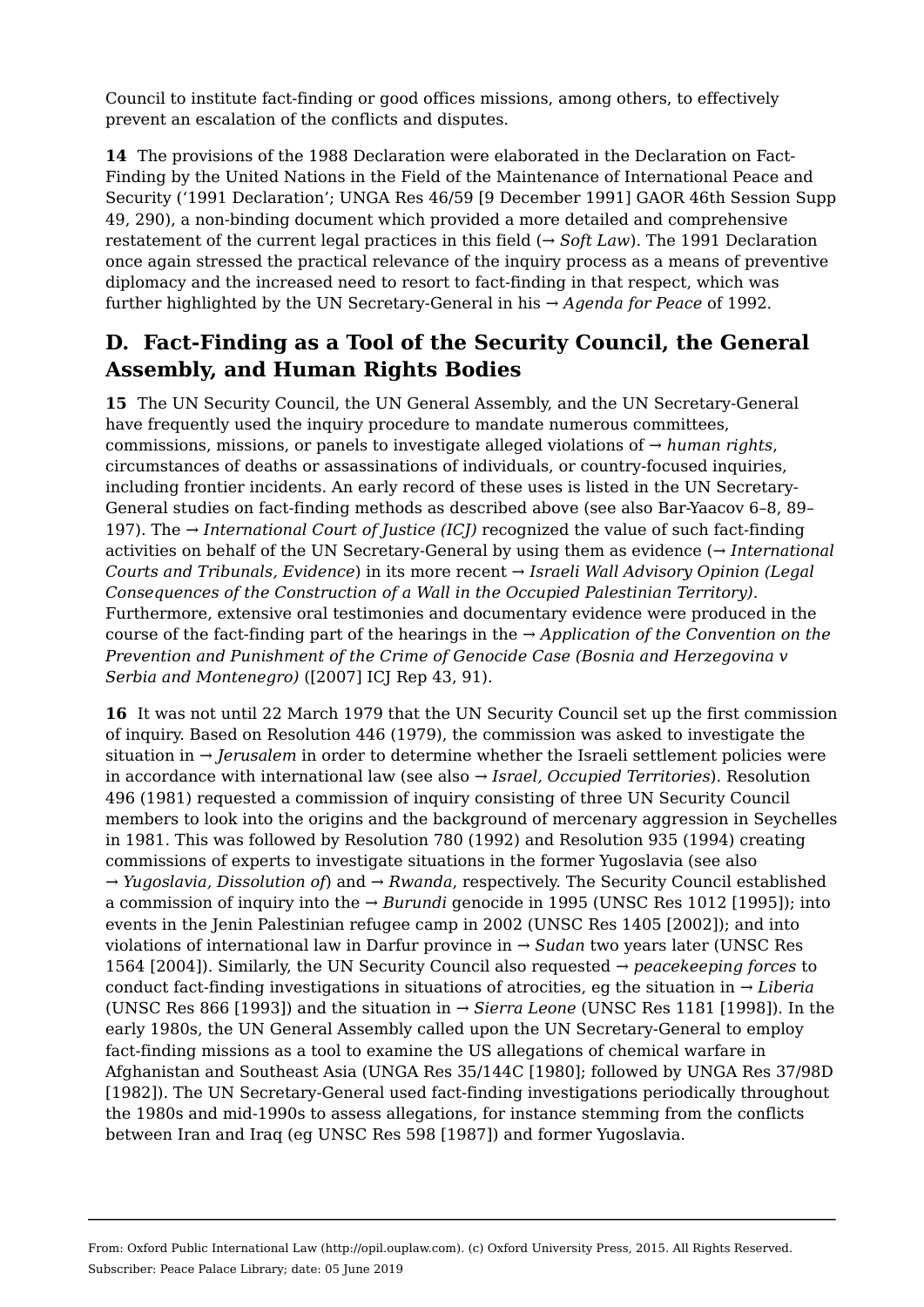**17**  The initial reluctance to establish any fact-finding missions combined with the evident lack of intention to follow up actively on the findings of the inquiry teams resulted in substantial criticism of Security Council fact-finding empowerment. Commentators pointed out not only the meager financial support for the conduct of such procedures, but also the questionable quality of the final reports. The most disconcerting point appears to be a noted lack of impact on the Security Council's decision-making processes even in cases where excellent studies were provided by the fact-finding experts (*→ International Organizations or Institutions, Decision-Making Process*). The only positive example in that respect is the Report of the International Commission of Inquiry on Darfur to the United Nations Secretary-General of ([25 January 2005] UN Doc S/2005/60 Annex), which contained the suggestion that the Security Council refers the case to the *→ International Criminal Court (ICC)*. The Security Council followed up on this recommendation, clearly dismissing the US suggestion to create a separate tribunal for Darfur.

**18**  Similar criticisms are voiced in relation to the inquiries conducted on behalf of the UN General Assembly and the various UN human rights bodies. The continual lack of resources, both logistical and financial, as well as the limitation of the mandates, contribute to the overall generally negative assessment of the practice of UN bodies in the field. This continues to be an area of concern with the criticism over the setup and findings of the recent Report of the United Nations Fact-Finding Mission on the Gaza Conflict ([25 September 2009] UN Doc A/HRC/12/48), as well as of the earlier Report of the Commission of Inquiry on Lebanon pursuant to Human Rights Council Resolution S-2/1 ([23 November 2006] UN Doc A/HRC/3/2), both commissioned by the UN Human Rights Council (*→ United Nations Commission on Human Rights/United Nations Human Rights Council*).

#### **E. Assessment**

**19**  Fact-finding procedures employed initially in relation to frontier disputes or to maritime incidents—eg the above-mentioned Dogger Bank Incident and the *→ Red Crusader Incident (1961)*—have been steadily on the decline in the past decades. Despite the noted encouragement coming from the UN General Assembly, States have been reluctant to make use of the fact-finding method of dispute resolution. International organizations, generally, have positively reappraised and utilized the inquiry procedures in a variety of situations, though, in a different, more political context and with varied results. In particular, the UN found it a particularly useful diplomatic tool in preventing international disputes in the field of the maintenance of international peace and security (*→ Conflict Prevention*; *→ Diplomacy*). Moreover, Art. 90 *→ Geneva Conventions Additional Protocol I (1977)* (1125 UNTS 3) relating to the protection of victims in international armed conflicts provides for the establishment of the permanent *→ International (Humanitarian) Fact-Finding Commission* at the disposal of parties to an armed conflict in order to investigate serious violations of international humanitarian law, such as *→ crimes against humanity*, *→ genocide*, and *→ war crimes*. The commission, which is also competent to use good offices to restore respect for *→ compliance* with law, has been operational since 1991 in theory, and so far, 72 States have recognized its competence. However, it is believed that the necessity for the *→ consent* of the States involved to employ the services of the commission may have hampered its use as the commission has yet to investigate a case.

**20**  On the other hand, mandatory use of fact-finding in cases of disputes concerning the interpretation or application of a treaty was introduced in Art. 33 Convention on the Law of the Non-Navigational Uses of *→ International Watercourses*. Corresponding provisions on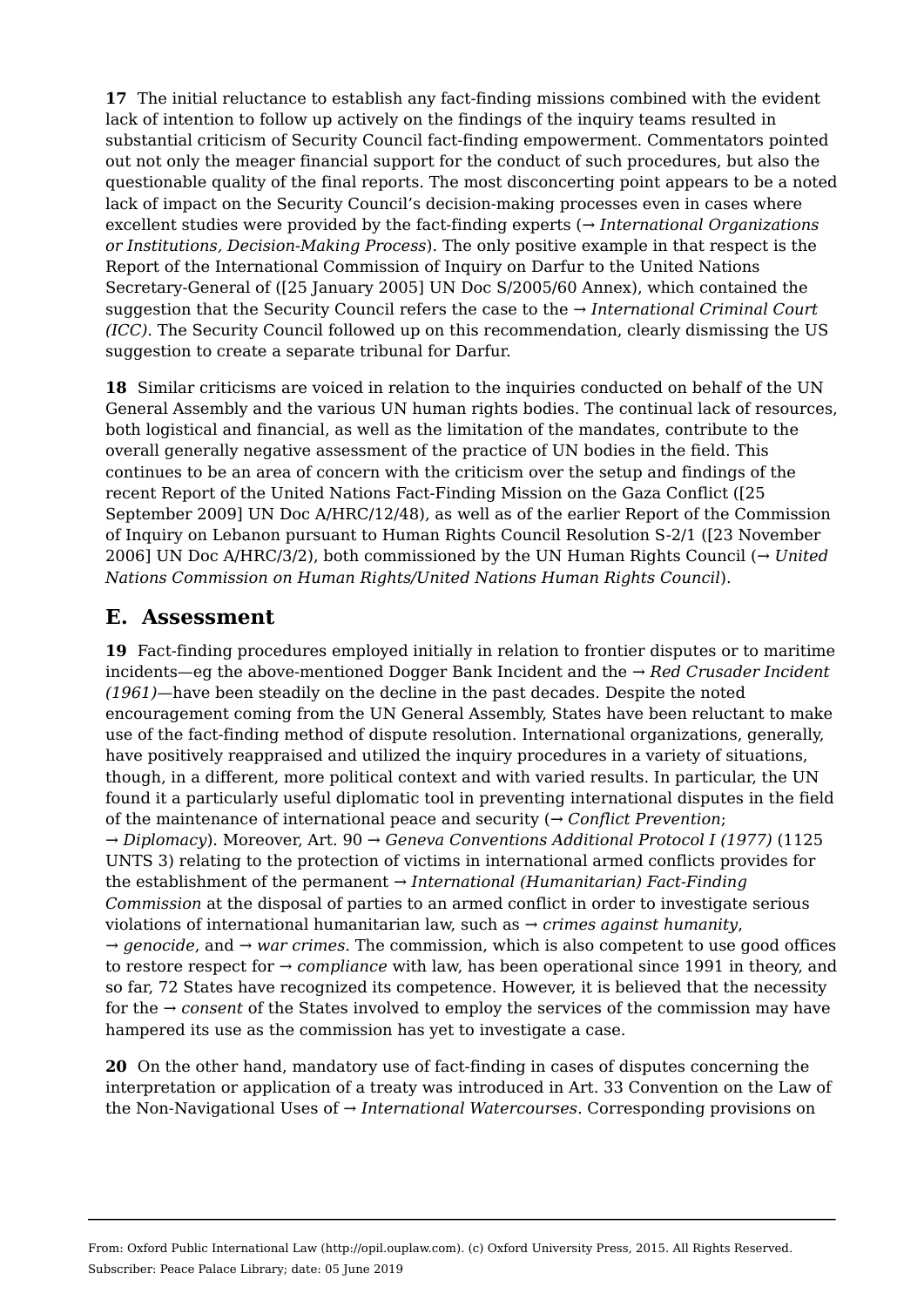special arbitration can also be found in Art. 5 Annex VIII United Nations Convention on the *→ Law of the Sea*.

**21**  Furthermore, as recent practice shows, fact-finding as a method of dispute settlement is often used as an alternative to adjudication. It is made use of in the international commercial arbitration system as incorporated in multilateral trade and investment treaties (*→ Commercial Arbitration, International*). Since the 1978 enactment of the Rules Governing the Additional Facility for the Administration of Proceedings by the Secretariat of the International Centre for Settlement of Investment Disputes ('ICSID Additional Facility Rules'), the *→ International Centre for Settlement of Investment Disputes (ICSID)*—under the auspices of the World Bank (*→ World Bank Group*)—has been authorized to institute fact-finding proceedings *sensu stricto*, ie to examine and report only with regard to disputed facts (Art. 16 ICSID Additional Facility Rules). Settlement of disputes in the *→ World Trade Organization (WTO)* system also uses regulations allowing for the inquiry procedure, in particular Art. 15 Understanding on Rules and Procedures Governing the Settlement of Disputes ([adopted 15 April 1994, entered into force 1 January 1995] 1869 UNTS 401), which provides a panel procedure in the interim review stage (*→ World Trade Organization, Dispute Settlement*; *→ World Trade Organization, Enforcement System*).

**22**  The employment of the fact-finding procedure in favour of the judicial settlement of international disputes is very well developed. It is frequently used in commercial arbitration. However, this appears to be rather a spectacular exception in the otherwise declining practice between States. Recent sources mention the *→ Letelier and Moffit Claim* from 1989 as a contemporary use of bilateral treaties to that effect. In this case, the US invoked the 1914 agreement with Chile to investigate the factual situation related to the deaths of the former Chilean Foreign Minister and his colleague from the US, who were assassinated in Washington, DC in September 1976. As in the *Red Crusader Incident*, the commission of inquiry's functions were more of a judicial nature—mandated to decide on matters of law as well as the factual situation—and whose final decision was accepted as binding settlement of the dispute and a basis for the *→ compensation* negotiations.

**23**  In recent years, however, the use of fact-finding procedures has developed most significantly in the area of human rights. Of mention are, in particular, the commissions of inquiry instituted by the *→ International Labour Organization (ILO)*. Furthermore, as shown above, the UN Security Council, the UN General Assembly, and human rights institutions have employed the means of fact-finding as a preventive measure to serve predominantly political aims rather than actually to undertake any comprehensive investigations. To facilitate such practices, the UN Secretary-General compiled the Draft Model of Fact-Finding Procedure for UN Bodies Dealing with Violations of Human Rights, which was adopted by the UN Economic and Social Council in 1974 and was further updated in 1998 (UN Commission on Human Rights, 'Terms of Reference for Fact-Finding Missions by Special Rapporteurs/Representatives of the Commission on Human Rights'). Recent developments show a significant progress towards joint reporting, involving a number of *→ Special Rapporteurs of Human Rights Bodies* assessing all possible aspects of the investigated situation, eg in the report on the Situation of Detainees at Guantánamo Bay, conducted by the Chair of the Working Group on Arbitrary Detention and four other special rapporteurs ([27 February 2006] UN Doc E/CN.4/2006/120), or more recently, the Combined Report on the Human Rights Situation in Palestine and other Occupied Arab Territories ([20 March 2009] UN Doc A/HRC/10/22).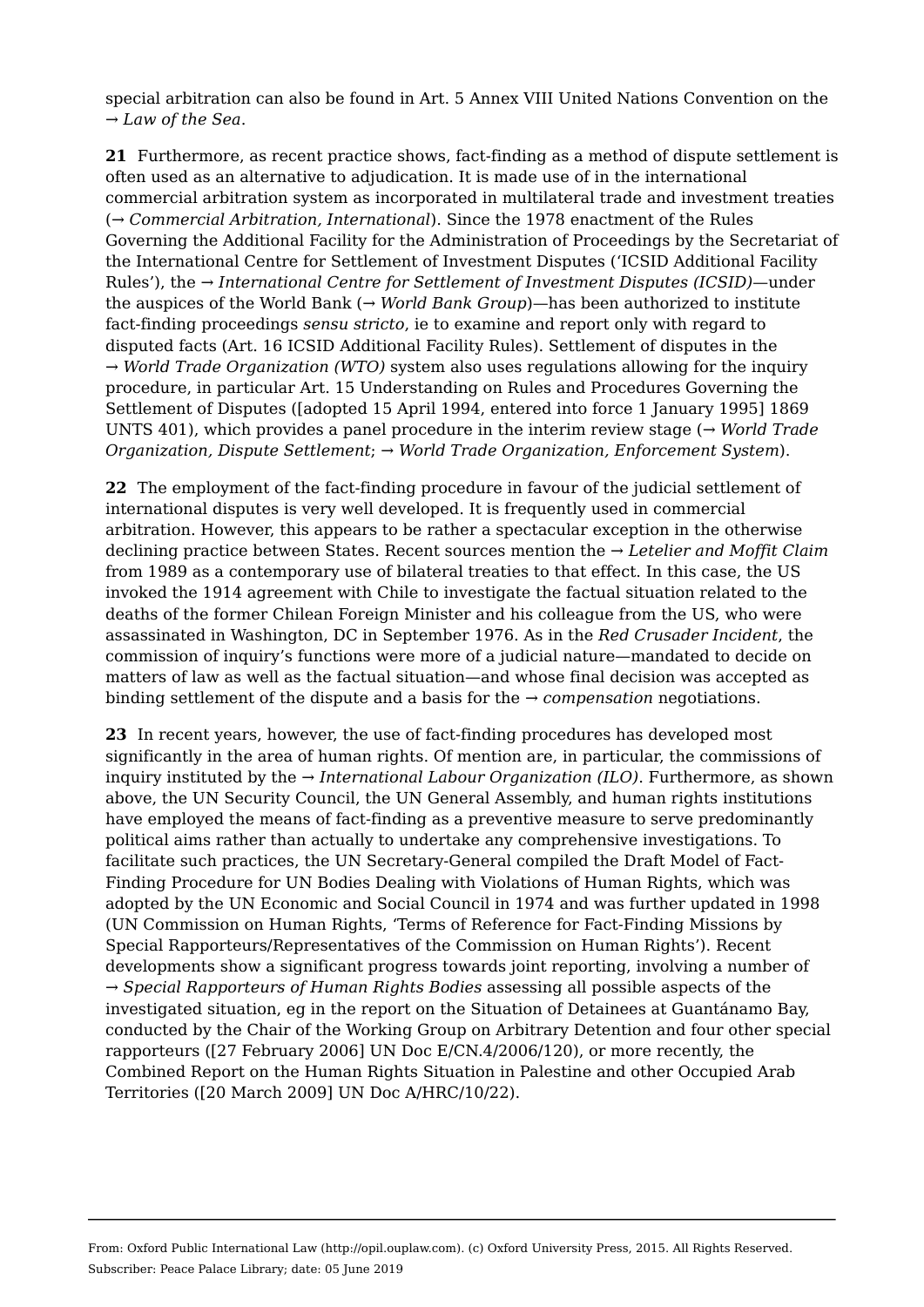**24**  Similarly, on the regional level, fact-finding is regarded as a useful diplomatic tool by international organizations. The European Commission of Human Rights and the *→ European Court of Human Rights (ECtHR)* conducted a number of the judicial investigations including hearings of witness and the on-the-spot inquiries already in the 1970s (eg in the inter-State case *Ireland v United Kingdom* (ECtHR) Series A No 25, as well as in the numerous cases brought by individuals against Turkey in the mid-1990s). The *→ Inter-American Commission on Human Rights (IACommHR)* has developed a comprehensive set of procedures for on-site fact-finding missions while the *→ Organization for Security and Co-operation in Europe (OSCE)*, formerly known as the Conference on Security and Co-operation in Europe, had already introduced in July 1992, in the Helsinki, Summit Document: The Challenges of Change ([adopted 10 July 1992] (1992) 31 ILM 1385) the special conditions of fact-finding and rapporteur missions as tools for crisis management and conflict prevention. In order to investigate the causes and the course of the 2008 conflict in Georgia, the European Union Council of Ministers set up an Independent International Fact-Finding Mission on the Conflict in Georgia (Council Decision 2008/901/CFSP of 2 December 2008 [2008] OJ L323/66), with reference to Arts 13 (3) and 23 (1) Treaty on European Union [Arts 26 (3) and 31 (1) TEU of today]).

**25**  Means of inquiry are equally frequently employed by *→ non-governmental organizations* such as the *→ International Law Association (ILA)* (see 'The Belgrade Minimum Rules of Procedure for International Human Rights Fact-Finding Missions' [(1981) 75 AJIL 163]), the *→ International Bar Association (IBA)* (see the 1999 'IBA Rules on the Taking of Evidence in International Commercial Arbitration' and the 2009 'Lund-London Guidelines on International Human Rights Fact-Finding Visits and Reports'), and the *→ International Commission of Jurists (ICJ)*.

# **Select Bibliography**

WI Shore *Fact-Finding in the Maintenance of International Peace* (Oceana Dobbs Ferry NY 1970).

HG Darwin (ed) 'Factfinding and Commissions of Inquiry', in H Waldock, *International Disputes* (Europa-Publications London 1972) 159–77.

N Bar-Yaacov *The Handling of International Disputes by Means of Inquiry* (OUP London 1974).

D Weissbrodt and J McCarthy 'Fact-Finding by International Nongovernmental Human Rights Organizations' (1981) 22 VaJIntlL 1–89.

BG Ramcharan *International Law and Fact-Finding in the Field of Human Rights* (Nijhoff The Hague 1982).

H Thoolen and B Verstappen *Human Rights Missions: A Study of the Fact-Finding Practice of Non-Governmental Organizations* (Nijhoff Dordrecht 1986).

MN Leich 'Contemporary Practice in the United States relating to International Law' (1989) 83 AJIL 348–52.

JA Roach and F Kirill 'The International Fact-Finding Commission' (1991) 281 IntlRevRedCross 167–210.

RB Lillich *Fact-Finding before International Tribunals* (Transnational Publishers Ardsley-on-Hudson 1992).

European Commission (ed), *Dealing with the Commission: Notifications, Complaints, Inspections and Fact-Finding Powers under Articles 85 and 86 of the EEC Treaty* (Office for Official Publications of the European Communities Luxembourg 1997). J Collier and V Lowe *The Settlement of International Disputes in International Law* (OUP Oxford 1999).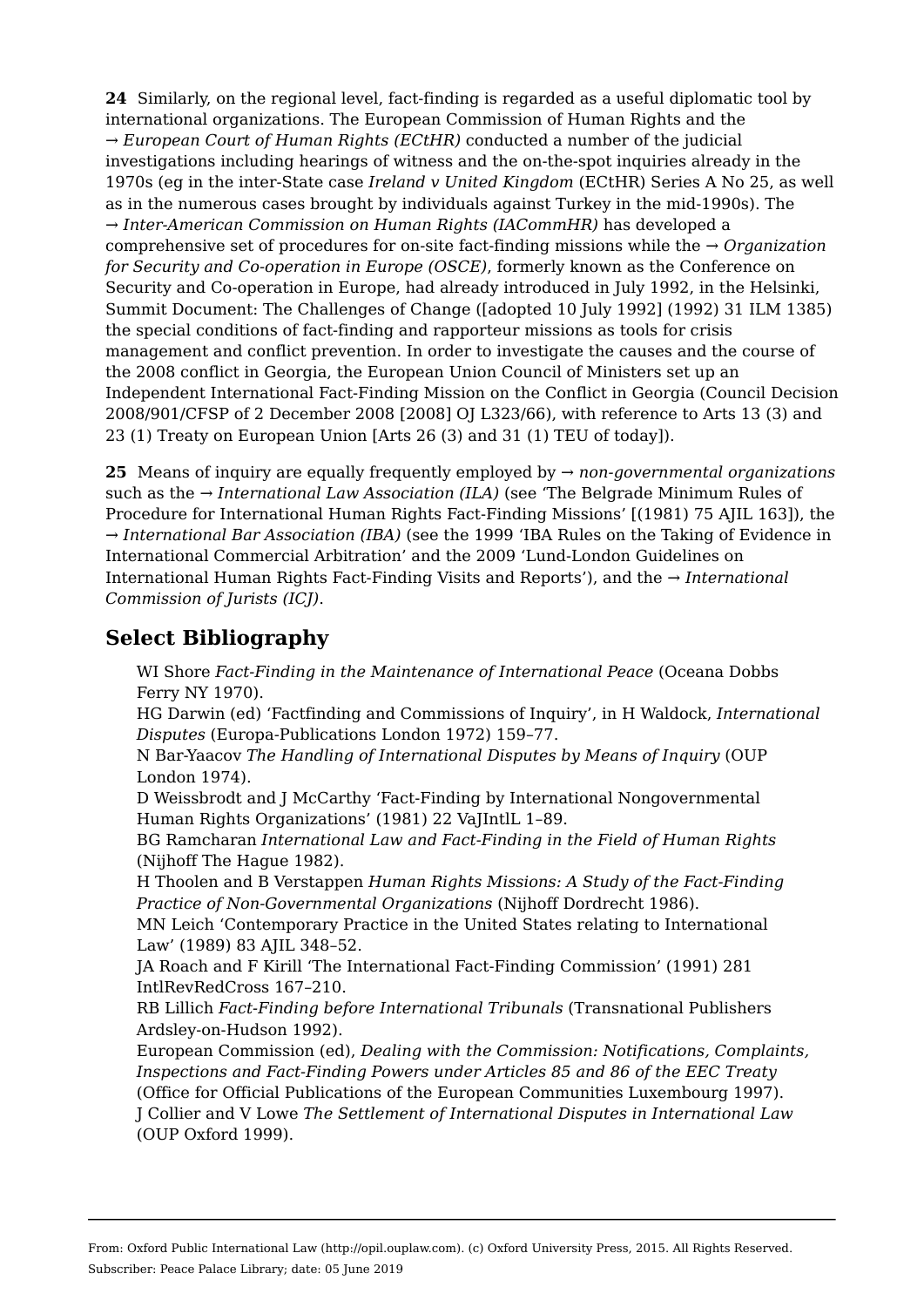MC Bassiouni 'Appraising UN Justice-Related Fact-Finding Missions' (2001) 5 WashUJLandPoly 35–49.

L Condorelli 'The International Humanitarian Fact-Finding Commission: An Obsolete Tool or a Useful Measure to Implement International Humanitarian Law?' (2001) 842 IntlRevRedCross 393–40.

R M Mosk 'The Role of Facts in International Dispute Resolution' (2003) 304 RdC 9– 180.

A Peters 'International Dispute Settlement: A Network of Cooperational Duties' (2003) 14 EJIL 1–34.

IG Merrills *International Dispute Settlement* (4<sup>th</sup> edn CUP Cambridge 2005). R Cryer 'The Security Council and International Humanitarian Law', in SC Breau and A Jachec-Neale (eds), *Testing the Boundaries of International Humanitarian Law* (BIICL London 2006) 245–75.

R Murray 'Evidence and Fact-Finding by the African Commission', in MD Evans and R Murray (eds) *The African Charter on Human and Peoples' Rights* (2<sup>nd</sup> edn CUP Cambridge 2008) 139–70.

J Crook 'Fact-Finding in the Fog: Determining the Facts of War and Upheavals', in CA Rogers and RP Alford (eds) *The Future of Investment Arbitration* (OUP Oxford 2009). MT Grando *Evidence, Proof, and Fact-Finding in WTO Dispute Settlement* (OUP Oxford 2009).

PR Leach C Paraskeva, and G Uzelac *International Human Rights and Fact Finding: An Analysis of the Fact-Finding Missions Conducted by the European Commission and Court of Human Rights* (Human Rights and Social Justice Research Institute London 2009).

A Riddell and B Plant *Evidence before the International Court of Justice* (British Institute of International and Comparative Law London 2009).

NA Combs *Fact-Finding without Facts: The Uncertain Evidentiary Foundations of International Criminal Convictions* (CUP Cambridge 2010).

### **Select Documents**

Convention for the Pacific Settlement of International Disputes (adopted 18 October 1907, entered into force 26 January 1910) (1907) 205 CTS 233.

*Decision with regards to the Dispute concerning Responsibility for the Deaths of Letelier and Moffitt (Chile-United States Commission Convened under the 1914 Treaty for the Settlement of Disputes) (11 January 1992)* (1992) 31 ILM 1.

ICSID Rules Governing the Additional Facility for the Administration of Proceedings by the Secretariat of the International Centre for settlement of Investment Disputes (1979) 1 ICSID Rep 217.

Independent International Fact-Finding Mission on the Conflict in Georgia, 'Report'. Permanent Court of Arbitration 'Optional Rules for Fact-Finding Commissions of Inquiry', (15 December 1997).

Treaty to Avoid or Prevent Conflicts between the American States (done 3 May 1923, entered into force 8 October 1924) 33 LNTS 25 (Gondra Treaty).

UN Commission on Human Rights, 'Terms of Reference for Fact-Finding Missions by Special Rapporteurs/Representatives of the Commission on Human Rights' (23 December 1998) UN Doc E/CN.4/1999/104 Annex II.

UNGA, 'An Agenda for Peace: Preventive Diplomacy, Peacemaking and Peace-Keeping: Report of the Secretary General Pursuant to the Statement Adopted by the Summit